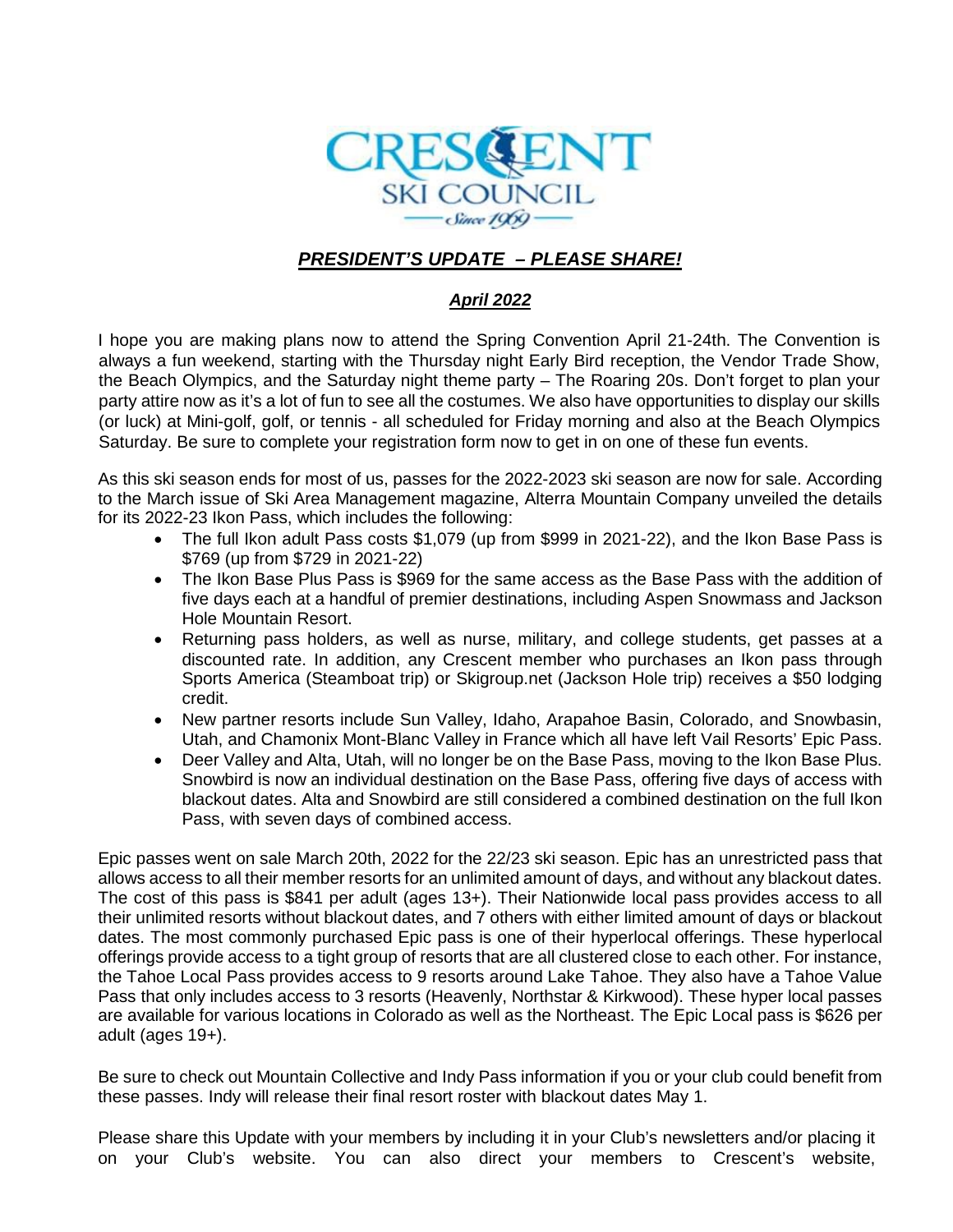[https://www.crescentskicouncil.org/,](https://www.crescentskicouncil.org/) where the President's Update is posted. Please add me to your elist if your Club sends electronic newsletters and emails to your members, and also be sure to send them to Pat Harvey, Social Media Chair. Additionally, Crescent loves new volunteers - you are always welcome to join us! I would love to hear your suggestions and/or recommendations. Feel free to contact me with your interests or to learn more about your Council. Keep the ideas coming to keep Crescent the **BEST** Council in the country!

# *PAST PRESIDENT (Pat Harvey)*

Election of Crescent officers for the 2022/23 year will be held, as you know, at the Spring Convention. We have candidates for all positions and all info and bios will go out to the BOD before the Spring Convention. Still time to start thinking about running for one of the offices and volunteering to be on a Committee. Let Pat Harvey know if you'd like more information about any of the Crescent offices.

### *SOCIAL MEDIA (Pat Harvey)*

The ski season is winding down. We'll post closing info and of course hope to see the season-end pond skims and we'll share pix! Still looking for a few people to help share interesting posts on the Crescent and Crescent Racing social media pages. Contact me if you're interested and I'll fill you in and happy to add a few additional people to help share the ski industry and racing news. Crescent is on Facebook, Twitter and Instagram. Tag us @crescentski on any of your posts. Crescent Racing (@Crescentskiracing) is also on Facebook. Any questions, ideas or suggestions regarding Social Media, please contact me. Keep spreading the word on Crescent's Social Media pages to your Club members and friends.

Pat Harvey Past President/Social Media Chair [crescentpastpres@gmail.com](mailto:crescentpastpres@gmail.com)

# *CRESCENT TRIPS (Lisa Beregi)*

We have had a successful ski season! I am sure you and your members are as happy as I am that we were actually able to plan and execute trips, even with some iffy times this year! Hoping as Spring brings new life to our world, that it is the start of getting back to doing things as we used to, even if we are doing them a bit differently.

I continue to work with the Tour Operators for Steamboat Race and Learn to Ski Camp (December 3-10, 2022) and January Jackson Hole Ski Week (January 14-21, 2023) to get the final sale product ready for Spring Convention. The roll out presentations will be at the beach, and registration will open between May 15 and June 15th, as in previous years.

The March trip leader update had a series of questions asking where your clubs would want a CSC Ski Week for 2024 so that we can form the long list to vote at spring. It also had potential social issues that we'd like to determine if they are concerns for our clubs and we need to address in reservation forms and/or policies. Unfortunately, I have not heard back from half of the clubs on last month's questions to prepare for the spring meeting, and will be asking again for input in the April update.

Lisa Beregi CSC Trip Chair [trips@crescentskicouncil.org](mailto:trips@crescentskicouncil.org)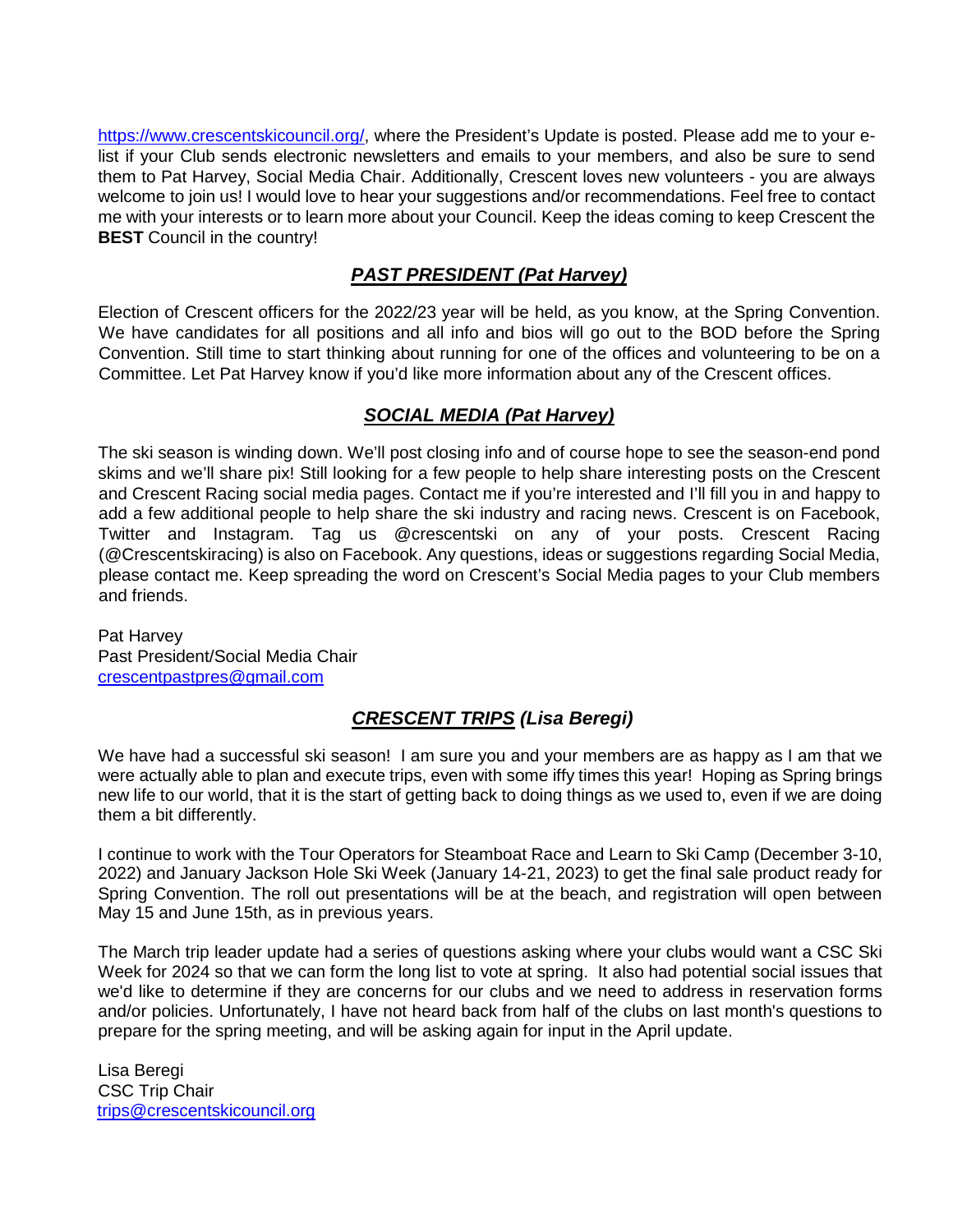### *CONVENTIONS (Cathie Mulgrew)*

Cameron Andrews has been hard at work getting ready for our first CSC Spring Convention in 2 years! Here is what Cameron had to say:

SPRING CONVENTION 2022 is just three weeks away! Approximately 175 people will be attending this year and anticipate having good times with good friends. It is not too late to sign up for the Thursday Early Bird Party. Deadlines are fast approaching to register for Friday's optional events: GOLF, MINI-GOLF, and TENNIS so be sure to get your event registration form from your trip leader or from the CSC webpage: <https://www.crescentskicouncil.org/conventions.html>

Faith Campbell and her team from Coastal Ski Club are putting together an exciting "Roaring 20's" theme for the Saturday night party.

So put on your sunscreen and come on down to the beach!

Looking forward to seeing everyone in person!

# **\*CSC 2022 Fall Conference\***

 **Friday, October 28 – Sunday, October 30, 2022**

We will be at the Glenstone in Gatlinburg, TN. The standard room rate is \$109 + taxes. There may be a few other type rooms available – Front Balcony, Junior Suite, and Executive Suite (sleeps 4 with two beds and two baths) depending on availability at reduced rates. Be looking for details later on for registration and schedule information.

Mary Anne Koltowich<br>
Fall Conference Coordinator<br>
Fall Conference Coordinator<br>
Camero Coordinator<br>
Conventions [vice.president@crescentskicouncil](mailto:vice.president@crescentskicouncil.org).org [candrews1214@gmail.com](mailto:candrews1214@gmail.com)

Spring Conventions Coordinator

Cathie Mulgrew CSC Convention Chair [conventions@crescentskicouncil.org](mailto:conventions@crescentskicouncil.org)

# *RACING (Rich Mead)*

The race season concluded with our final regular season race at Sugar, Feb 26-27. We were unable to hold the Crescent Cup races in early March as Snowshoe declined to host the races. Lisa Beregi and I have reached out to Snowshoe to inquire about hosting in 2023. Alternatives for Crescent Cup will also be discussed at the upcoming Spring Convention Race Director and Race Worker meetings. The endof-season paperwork is being processed as well as preparations for the upcoming Spring meetings. The Racing Committee Policy document has been rewritten and reviewed, to be presented at the meeting.

Rich Mead CSC Race Program Chair [racing@crescentskicouncil.org](mailto:racing@crescentskicouncil.org)

# *NATIONAL SKI COUNCIL FEDERATION*

Crescent is a Charter Member of the **National Ski Council Federation (NSCF).** There are 29 Member Councils in NSCF across the USA. As a member of Crescent Ski Council, you are also a member of the **NSCF.** NSCF has some excellent benefits and discounts and more are being added regularly. Please visit the website, [www.skifederation.org](http://www.skifederation.org/) for member only benefits. The NSCF site allows you to search